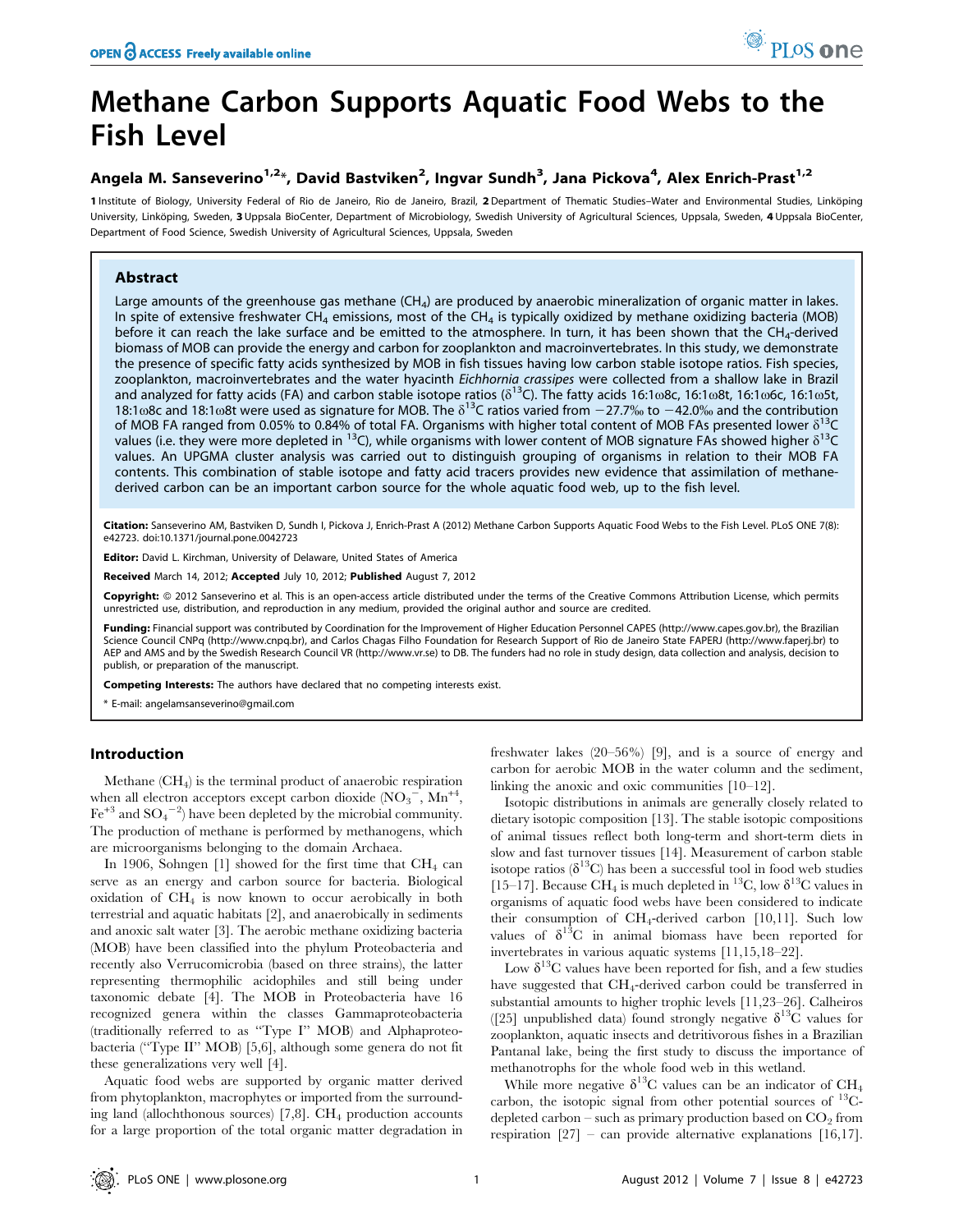Therefore, the combination of stable isotope analysis with other independent biomarkers is needed to elucidate if low  $\delta^{13}$ C values are due to assimilation of carbon from biogenic  $CH_4$  [11,28].

The lipids of the proteobacterial MOB have special fatty acid (FA) composition [5,6,29,30]. They contain a few very unusual FAs that have been used as efficient group-specific markers in studies of abundance and dynamics in methanotrophic community structure [31,32]. A fraction of the assimilated FAs of prey organisms is stored in cells rather than being degraded and the chain lengths and double bond positions in such stored FAs are preserved [33]. On a general level, variation in the FA composition using specific MOB FA can be used as a traceability tool for determining the relative dependency on bacteria versus phytoplankton in diets [34] and seasonal variation in food quality used by zooplankton [35].

Similarly, monounsaturated fatty acids, like those diagnostic for MOB, can thus be microbial biomarkers indicating transfer of carbon and energy from methane to higher food web levels. The assumption that animals actually ingest MOB has been supported by the detection of phospholipid fatty acids (PLFAs) diagnostic for MOB in tissues of chironomid larvae [36]. In addition, Deines et al. [18] experimentally confirmed that MOB carbon can be transferred to invertebrate animals. In this way, findings that FAs specific for MOB are present in tissues of  $^{13}$ C-depleted freshwater invertebrates have been supporting the hypothesis of a link between MOB and animal food webs [36]. However, MOB specific FAs have not been reported in fishes so far.

In this study, we tested the hypothesis that methane carbon from MOB can be transferred through food webs all the way to fish, by combining analyses of  $\delta^{13}$ C and fatty acid composition in fish, benthic macroinvertebrates, zooplankton, and the dominating aquatic macrophyte from a shallow tropical lake in Pantanal, Brazil. We found specific fatty acids of methane-oxidizing bacteria in tissues of aquatic invertebrates and fish, showing that methane can in fact contribute carbon to large parts of aquatic food webs and production of fish biomass.

#### Results and Discussion

All  $\delta^{13}$ C values ranged from  $-42.0$  to  $-27.7\%$  and the contribution of MOB FA varied from 0.05 to 0.84% of total FA (Figure 1). Based on previous studies the FAs  $16:1\omega8c$ ,  $16:1\omega8t$ , 16:106c, 16:105t, 18:108c and 18:108t are signature FAs for MOB [29,30]. The total contribution of these FAs was higher in organisms with low  $\delta^{13}C$  (Table 1, Figure 1). Two discrete groups arose in Figure 1: (A) organisms with a higher total content of MOB signature FAs and lower  $\delta^{13}$ C values, and (B) organisms with lower content of MOB signature FAs and higher  $\delta^{13}C$  values. The former group includes Ceratopogonidae and the fish Anadoras grypus with the highest contribution of MOB fatty acids (0.84 and 0.79%, respectively), Chironomidae sp.1 (0.73%), Cyphocharax sp.  $(0.71\%)$  and the ephemeropteran *Campsurus* sp.  $(0.66\%)$ . These five organisms were also depleted in <sup>13</sup>C ( $\delta$ <sup>13</sup>C of -38.1, -36.5,  $-37.1, -36.1$  and  $-39.7%$ , respectively). All these organisms can feed at oxic-anoxic interfaces where MOB abundance is likely to be high [10], which provides an explanation to the comparatively high consumption and incorporation of MOB carbon into their biomass. Zooplankton and *Chaoborus* sp. showed the lowest  $\delta^{13}C$ values  $(-42.0 \text{ and } 40.2\%$ , respectively) and a MOB-specific FA contribution of 0.45 and 0.50%, respectively. Calheiros ([25] unpublished data) also found low values of  $\delta^{13}$ C in zooplankton  $(-42.7 \text{ to } -31.6\%)$ , benthic chironomids  $(-62 \text{ to } -49\%)$  and ephemeropterans  $(-41.4 \text{ to } -34.3\%)$  in another Pantanal lake, suggesting an assimilation of biogenic CH4. Other taxa in group A

include the fishes Potamorhina squamoralevis, Crenicichla sp., Leporinus *friderici* and *Steindachnerina brevipinna* which had equally low  $\delta^{13}C$ values ( $\delta^{13}$ C $\leq$  -36‰) and a range of MOB-specific FA content from 0.43 to 0.66%. These fishes can all have benthivorous and omnivorous or detritivorous feeding habits, except Crenicichla sp., which is mainly carnivorous.

A higher variability in FA composition than in  $\delta^{13}C$  could be explained by physiological differences among taxa regarding to what extent various FAs are metabolized or stored in muscle tissue. Branched FA are often difficult to metabolize and can therefore be magnified in the tissues. Lipid composition in fish muscle varies mainly with fish diet. The metabolism of total lipids and fatty acids might be related to age, sex, reproductive cycle and capture period of the fish and influenced by environmental factors as seasonal hydrological cycle and food availability [37]. Besides, lipids are unevenly stored among tissue types throughout the year. Differences in migratory behavior and life history may explain distinctive lipid dynamics among fish species [38]. In addition, some organisms might have a more homogeneous diet which could lead to a lower isotopic variation. Calheiros ([25] unpublished data) reported low  $\delta^{13}$ C values for *P. squamoralevis* (mean 236.9%) and small variations in isotopic signals among seasons, which could be due to a more specialized diet. Wantzen [24] pointed out that seasonal variations in isotopic signal of fish species in Pantanal were more prominent in less specialized omnivores, invertivores and some carnivores, while more specialized detritivores and herbivores appeared to be more influenced by  $\delta^{13}C$ changes in the diet affected by biogeochemical processes.

Group B (Figure 1), formed by the less  $^{13}$ C-depleted fish species Tetragonopterus argenteus ( $-27.7\%$ o), Astyanax cf. bimaculatus ( $-28.0\%$ o)



Figure 1. Methane oxidizing bacteria fatty acids (MOB FA %) and carbon isotope ratios  $(\delta^{13}C \%)$  in organisms. MOB FA % represents the sum of the MOB fatty acid markers  $16:1\omega$ 8c,  $16:1\omega$ 8t, 16:1 $\omega$ 6c, 16:1 $\omega$ 5t, 18:1 $\omega$ 8c and 18:1 $\omega$ 8t, expressed as percentage of total fatty acids. Ca- Chaoborus sp., Ce- Ceratopogonidae, Ch1- Chironomidae sp.1, Ch2- Chironomidae sp.2, Eph- Campsurus sp., F1- Tetragonopterus argenteus, F2- Astyanax cf. bimaculatus, F3- Parauchenipterus galeatus, F4- Crenicichla sp., F5- Potamorhina squamoralevis, F6- Cyphocharax sp., F7- Anadoras grypus, F8- Leporinus friderici, F9- Steindachnerina brevipinna, Eich- Eichhornia crassipes, Zoo- Zooplankton. Fishes are represented by squares, macroinvertebrates by circles, zooplankton by cross and the plant by diamond. The different colors indicate the type of food sources expected to dominate: green indicates herbivory on plant material, blue herbivory on bottom filamentous algae, red carnivory and brown detritivory. Other types of feeding may occur and can result in variability. The data points separate into two major groups, denoted A and B.

doi:10.1371/journal.pone.0042723.g001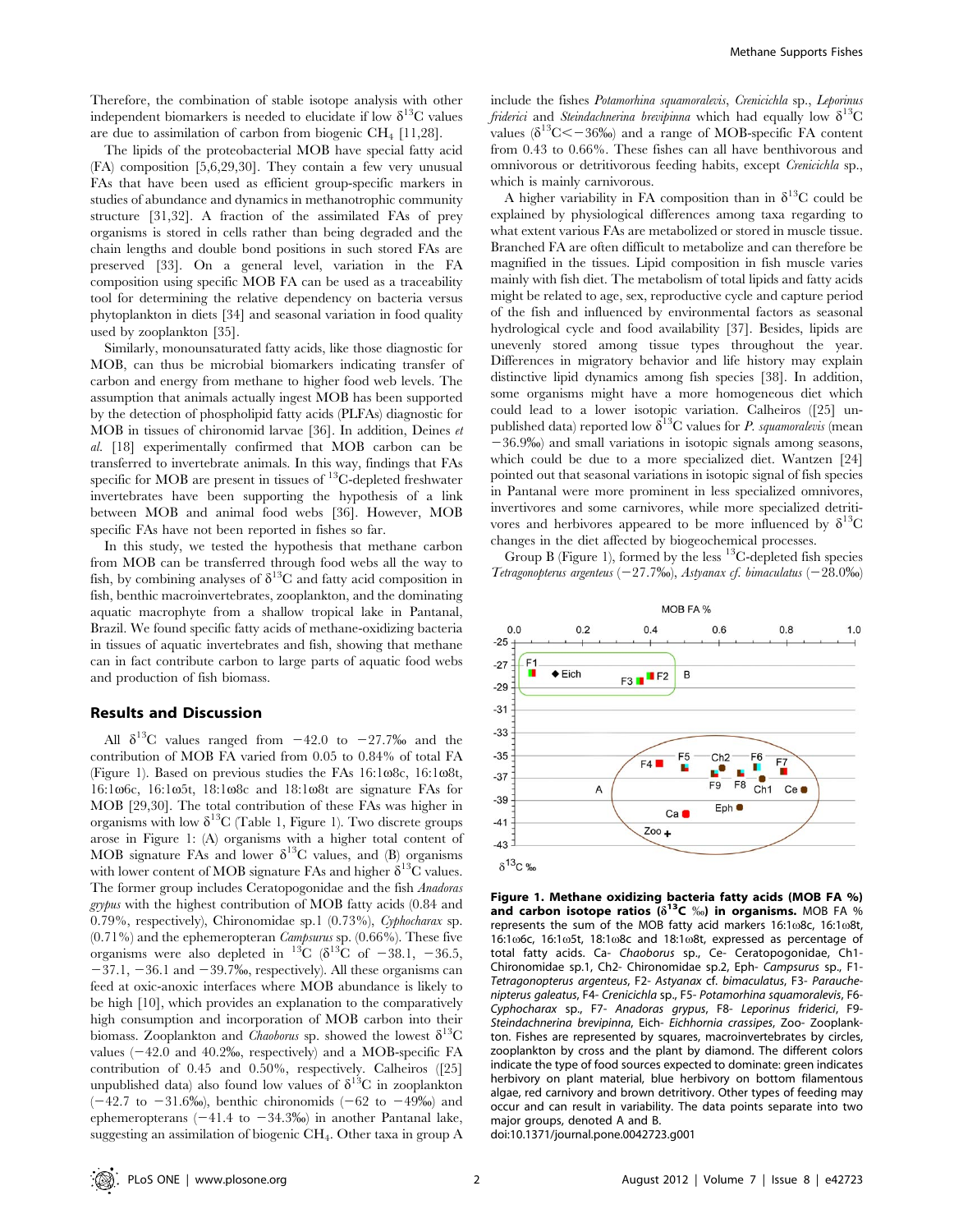Table 1. Isotope ratios of carbon and contribution of the methane oxidizing bacteria fatty acid markers.

| <b>Organisms</b>           | $\delta^{13}$ C | 16:108c | 16:1@8t      | 16:1⊕6с | 16:1 <b>o5t</b> | 18:1 <sub>0</sub> 8c | 18:108t      | <b>MOB FA %</b> |
|----------------------------|-----------------|---------|--------------|---------|-----------------|----------------------|--------------|-----------------|
| Eichhornia crassipes       | $-27.8$         | 0.0546  | 0.00098      | 0.00977 | 0.00559         | 0.043                | 0.0081       | 0.12            |
| Invertebrates              |                 |         |              |         |                 |                      |              |                 |
| Chironomidae sp.1          | $-37.1$         | 0.242   | $\mathbf 0$  | 0.0862  | 0.153           | 0.23                 | 0.0175       | 0.73            |
| Chironomidae sp.2          | $-36.2$         | 0.209   | 0.00886      | 0.0533  | 0.0938          | 0.236                | 0.0102       | 0.61            |
| Chaoborus sp.              | $-40.2$         | 0.0432  | $\mathbf{0}$ | 0.0199  | 0.0146          | 0.428                | $\mathbf{0}$ | 0.50            |
| Ceratopogonidae            | $-38.1$         | 0.32    | 0.02         | 0.0856  | 0.17            | 0.237                | 0.0094       | 0.84            |
| Campsurus sp.              | $-39.7$         | 0.0697  | 0.00881      | 0.0648  | 0.268           | 0.248                | $\mathbf 0$  | 0.66            |
| Zooplankton                | $-42.0$         | 0.118   | $\mathbf 0$  | 0.0102  | 0.0106          | 0.308                | 0            | 0.45            |
| "Fishes"                   |                 |         |              |         |                 |                      |              |                 |
| Tetragonopterus argenteus  | $-27.7$         | 0.00565 | $\mathbf 0$  | 0.00223 | 0.00763         | 0.0239               | 0.0074       | 0.05            |
| Astyanax cf.bimaculatus    | $-28.0$         | 0.184   | $\mathbf 0$  | 0.0272  | 0.0804          | 0.106                | $\mathbf 0$  | 0.40            |
| Parauchenipterus galeatus  | $-28.4$         | 0.155   | $\mathbf 0$  | 0.0344  | 0.103           | 0.0742               | 0            | 0.37            |
| Crenicichla sp.            | $-35.8$         | 0.179   | $\mathbf{0}$ | 0.0363  | 0.105           | 0.113                | $\mathbf{0}$ | 0.43            |
| Potamorhina squamoralevis  | $-36.1$         | 0.177   | $\mathbf 0$  | 0.0596  | 0.0903          | 0.174                | 0            | 0.50            |
| Cyphocharax sp.            | $-36.1$         | 0.304   | $\mathbf 0$  | 0.0906  | 0.147           | 0.168                | $\mathbf 0$  | 0.71            |
| Anadoras grypus            | $-36.5$         | 0.183   | $\mathbf 0$  | 0.0682  | 0.0914          | 0.45                 | 0            | 0.79            |
| Leporinus friderici        | $-36.6$         | 0.28    | $\mathbf 0$  | 0.0801  | 0.222           | 0.0817               | $\mathbf{0}$ | 0.66            |
| Steindachnerina brevipinna | $-36.7$         | 0.238   | $\mathbf 0$  | 0.0988  | 0.145           | 0.105                | 0            | 0.59            |

 $\delta^{13}$ C, carbon stable isotope ratios relative to the PeeDee Belemnite standard and expressed as a per mil (%) deviation; MOB FA, methane oxidizing bacteria fatty acid markers 16:108c, 16:108t, 16:106c, 16:105t, 18:108c and 18:108t, expressed as percentage of total fatty acids. MOB FA % represents the sum of the MOB FA markers. doi:10.1371/journal.pone.0042723.t001

and Parauchenipterus galeatus  $(-28.4\%)$ , had lower contents of MOB-specific FA (0.05, 0.40 and 0.37%, respectively). The higher  $\delta^{13}$ C values in combination with lower MOB FA content of these three fishes indicate a lower incorporation of MOB biomass. This conclusion is in accordance with their feeding habits. These taxa are known to be pelagic or living close to aquatic plants, presenting omnivorous habits with tendency to herbivory-invertivory [39,40]. Wantzen et al. [24] found similar isotopic signatures for T. argenteus and A. bimaculatus in Pantanal. Although aquatic  $C_4$  plants were not the major carbon source, they suggested that at least part of the A. bimaculatus diet would be derived from aquatic  $C_4$  grasses, which have higher  $\delta^{13}$ C values than C<sub>3</sub> plants and occur in small patches among large mats of  $C_3$  macrophytes [24]. The water hyacinth Eichhornia crassipes, a  $C_3$  plant that totally dominates the macrophyte community in the studied environment, had a similar  $\delta^{13}$ C signature (-27.8‰). Therefore, a combination of carbon sources from  $C_3$  plants,  $C_4$  plants and MOB could yield a  ${}^{13}C$ signature similar to  $C_3$  plants.

Traces of MOB FA found in plant samples might have two different causes. First, MOB FA in plant samples could be due to the difficulty to completely remove biofilms from the plant surface, especially those attached to the submerged roots. Secondly, there are studies that revealed the presence of MOB inside living tissues of submerged aquatic plants (Sphagnum mosses) [41,42]. Methanederived carbon was incorporated into plant lipids when mosses were submerged [42]. Even though E. crassipes is a floating macrophyte and not a moss, we cannot exclude the possibility of this phenomenon.

The dendrogram in Figure 2 illustrates the clustering of organisms based on contributions of the different MOB FAs only (i.e. with no consideration to  $^{13}$ C signatures). In contrast to the grouping based on total MOB FA and  $^{13}C$  values illustrated in Figure 1, this clustering approach depends on the relative contribution of the individual MOB FAs, but yields a similar

overall result. Four arbitrary ''cutoff'' lines, at Bray-Curtis similarities of 0.4, 0.6, 0.8 and 0.87 were used as reference points for identifying clusters.

At a similarity of 0.4, two distinct clusters can be seen. Cluster 1 grouped organisms with the lowest contributions of MOB FA, i.e. E. crassipes and T. argenteus. This is in accordance with the fact that T. argenteus is an omnivorous fish with tendency to herbivoryinsectivory, feeding mainly on vascular plants [43], plant debris and terrestrial insects [39,44]. Cluster 2 was formed by all other organisms with higher MOB FA values.

At a similarity of 0.6, cluster 2 was divided into two new clusters: One had a high contribution of the FA  $18:1\omega$ 8c, which is highly specific for type II MOB [5], and was therefore named  $Type II$ MOB. The other cluster was based on high contribution of specific FA markers for MOB type I, and named  $Type\,I\,MOB$ . Inside cluster  $Type II MOB$ , *Chaoborus* sp. and zooplankton were grouped together since they presented the highest contributions of  $18:1\omega8c$ (84.6% and 68.9%, of the total MOB FA, respectively), followed by A. grypus (56.7% of the total MOB FA). Chaoborid larvae are zooplankton predators, whose preferred food source are microcrustaceans, although they eat a wide variety of animals including dipteran larvae, oligochaetes, rotifers, other chaoborids [45] and even dinoflagellates [46]. It should be noted that zooplankton in this shallow tropical lake are not restricted to autotrophic or heterotrophic production in the water column, but can also access food items from surface sediments which are frequently resuspended, and from the biofilms in the root zone of floating E. crassipes. Anadoras grypus is an invertivore, bottom-feeding fish [47].

Within cluster Type I MOB, three clusters were identified at a ''cutoff'' similarity of 0.8:

a) The ephemeropteran Campsurus sp. which showed the highest content of the FA 16:1 $\omega$ 5t. Nymphs of *Campsurus* are bottom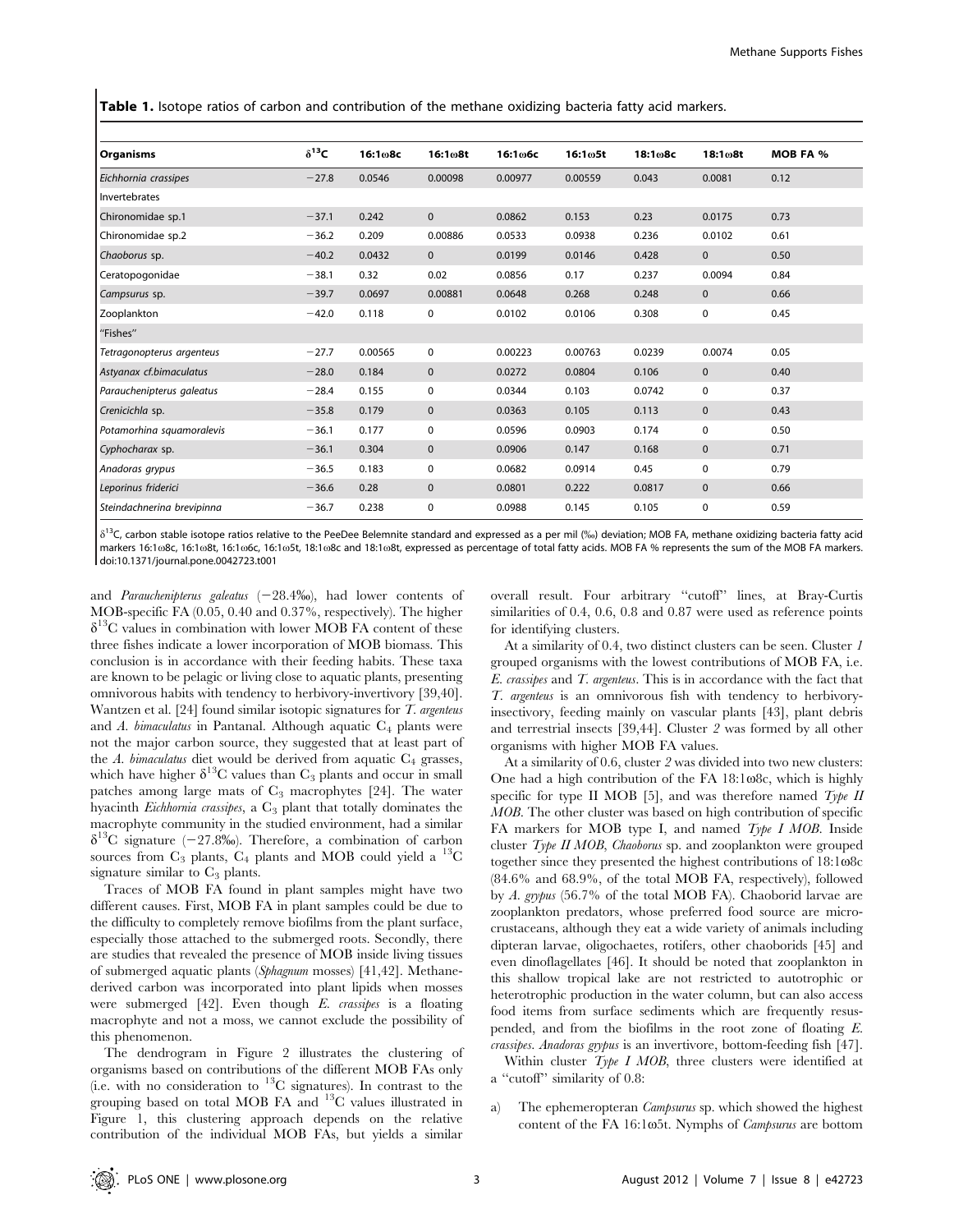

Figure 2. Dendrogram from UPGMA cluster analysis based on a Bray-Curtis similarity matrix of organisms according to MOB FA contributions. The isotope ratios of carbon ( $\delta^{13}C\%$  vs. PDB) were included for comparison. Ca- Chaoborus sp., Ce- Ceratopogonidae, Ch1-Chironomidae sp.1, Ch2- Chironomidae sp.2, Eph- Campsurus sp., F1- Tetragonopterus argenteus, F2- Astyanax cf. bimaculatus, F3- Parauchenipterus galeatus, F4- Crenicichla sp., F5- Potamorhina squamoralevis, F6- Cyphocharax sp., F7- Anadoras grypus, F8- Leporinus friderici, F9- Steindachnerina brevipinna, Eich- Eichhornia crassipes, Zoo- Zooplankton. The FA 16:108c, 16:108t, 16:106c, 16:105t, 18:108c and 18:108t were used as MOB markers. doi:10.1371/journal.pone.0042723.g002

collectors/gatherers [48] and construct their tunnels in soft substrates like mud or sand [49].

- b) A cluster of organisms with the highest contributions of  $16:1\omega$ 8c which are mainly benthivorous and iliophagous (''mud eaters''; Cyphocharax sp., Chironomidae sp.1, Ceratopogonidae, L. friderici and S. brevipinna). Inside this cluster, two sub-groups emerged: one formed by Cyphocharax sp., Ceratopogonidae and Chironomidae sp.1, and another with L. friderici and S. brevipinna. Species of Cyphocharax pick mainly biofilms from the bottom substrates [50]. Larvae of the aquatic insects Ceratopogonidae and Chironomidae rely on different food sources. Some are detritivorous while others may feed also on periphyton [51]. Both families have collector and scraper feeding habits, live close to the bottom and/or associated to roots of aquatic plants [48]. The last two species L. friderici and S. brevipinna were the most  $^{13}C$  depleted fishes and they have similar feeding habits. Both fishes are iliophagous and feed on detritus, benthic filamentous algae and invertebrates associated to bottom substrates [52,53].
- c) Two groups with high contributions of  $16:1\omega$ 6c and  $16:1\omega$ 5t (A. cf. bimaculatus, Crenicichla sp., P. galeatus, Chironomidae sp.2 and P. squamoralevis). The group of Chironomidae sp.2 and P. squamoralevis showed similar proportions of both fatty acids 16:106c and 16:105t, while A. cf. bimaculatus, Crenicichla sp. and P. galeatus were similar to each other in terms of primarily

16:1 $\omega$ 6c. Potamorhina squamoralevis feeds mainly on detritus and benthic algae and invertebrates associated with bottom sediments [54]. Astyanax bimaculatus is an omnivorous fish which consumes mainly insects [55]. Species of Crenicichla are stalking predators, feeding on insects and fishes [56]. The diet of P. galeatus consists mainly of terrestrial and aquatic insects, but also aquatic invertebrates, fishes, fungi, algae, higher plants and detritus [40].

The presence of MOB signature FAs in benthic aquatic insects, planktonic organisms as chaoborids and zooplankton, and fishes showed the importance of biogenic methane to different aquatic compartments in this Pantanal ecosystem (Figure 3). We used a simple two-source mixing model based on  $13C$  signatures to estimate the relative importance of methane-derived carbon as described by Trimmer et al. [22]. Assuming E. crassipes and MOB as end members, it was estimated that methane oxidation contributes on average 13% and 1% to the carbon content in fishes from group A and B respectively (Figure 1). However, this value is only an estimate, as the 13C signature of many important carbon sources (phytoplankton, terrestrial DOM from  $C_3$  and  $C_4$ plants) were not determined and could not be included in this model. The flood pulse also changes the lake dynamics, and may affect the relative importance of MOB for the food chain. We applied the same model for aquatic insects and zooplankton from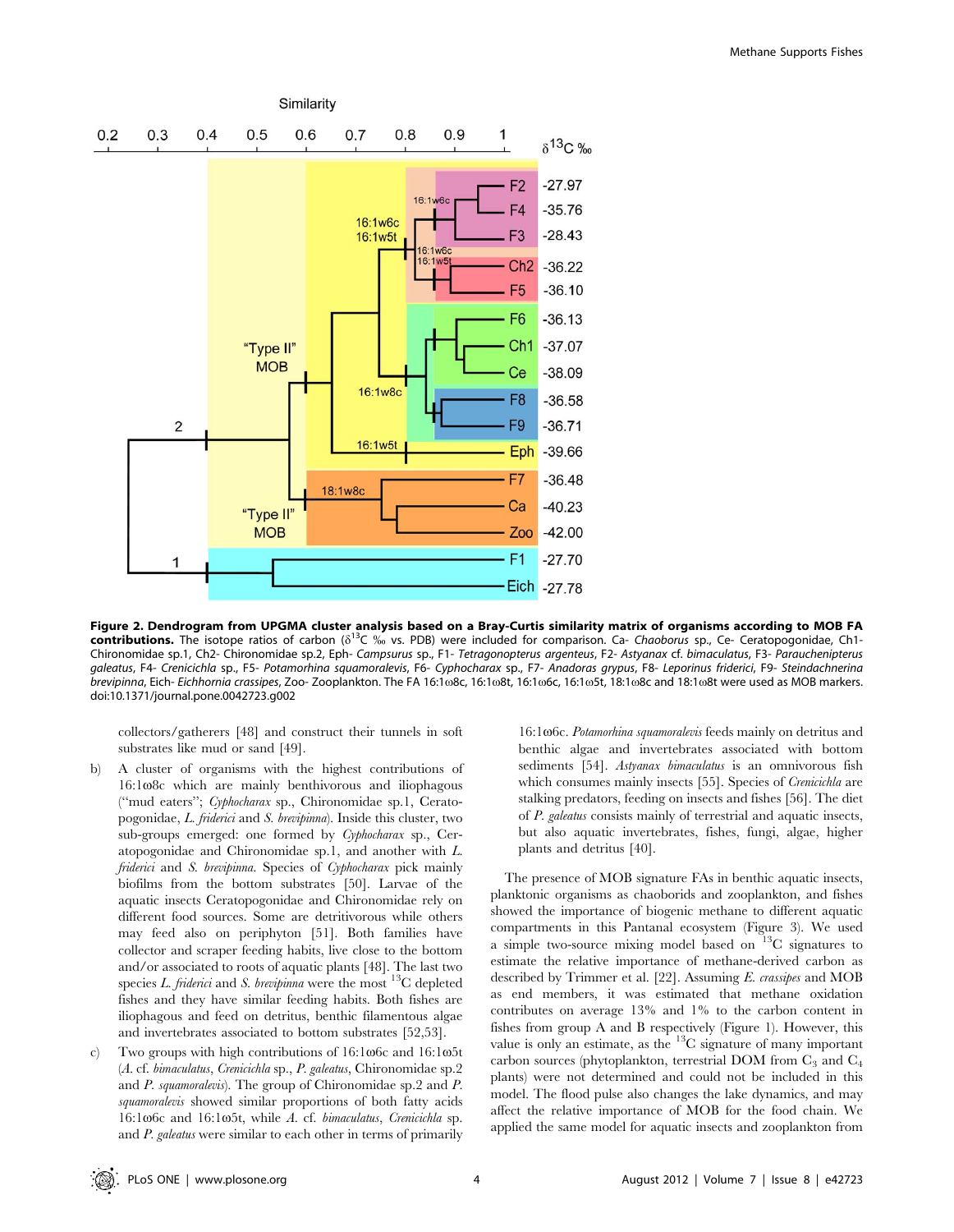

Figure 3. Schematic illustration of the incorporation of carbon of aerobic methane oxidizing bacteria (MOB) into the food web of a tropical shallow lake. Particulate and dissolved organic matter (POM and DOM, respectively) of autochthonous and allochthonous origin support anaerobic methane (CH<sub>4</sub>) formation. CH<sub>4</sub> is oxidized by MOB and CH<sub>4</sub>-derived carbon is transferred to higher trophic levels subsidizing pelagic and benthic organisms, reaching the fish level. Arrows with different colors indicate potential food sources: black- MOB; green- herbivory on phytoplankton and/or plant material; blue- herbivory on bottom filamentous algae; red- carnivory on aquatic and/or terrestrial organisms; browndetritivory.

doi:10.1371/journal.pone.0042723.g003

this lake and obtained a contribution of 16% and 22% as carbon source respectively, a similar value as the results reported by Ravinet et al. [23] and Trimmer et al. [22].

In the present study, the relationship between contribution of MOB FAs and  $\delta^{13}C$  seems to be driven more by the MOB type II FA (18C) than by MOB Type I FAs (16C). It is possible that MOB type II dominates over type I in this wetland and the Pantanal floodplain in general. Sundh et al. [31] pointed out that most studies in temperate and boreal lakes show a predominance of type I over type II, while a few studies reported dominance of MOB type II in tropical freshwaters (e.g. [57,58]). Along the same lines, a recent study indicated that type II MOB might drive CH4 oxidation in flood-pulsed wetlands [59].

The two groups of MOB have different growth characteristics and respond differently to variation in temperature, pH and concentrations of oxygen and methane. Low temperatures seem to favor the development MOB type I over type II [60]. With respect to oxygen and methane supply, MOB type II often dominates at relatively high methane and low oxygen concentrations, while MOB type I dominates at low CH4 and high oxygen concentrations [61].

The Pantanal floodplain is characterized by conditions that together favor production and emissions of CH4, such as high primary productivity, shallow depth of inundation, and high temperature [62]. Such conditions could be expected to be favorable for aerobic methane oxidizers with a probable selection for type II, in line with our results. However, although FAs of MOB type II showed a stronger correlation with  $^{13}$ C signatures, we have to be careful to draw the conclusion that MOB type II dominates fish consumption of MOB in Pantanal as the actual levels of MOB type I and type II FAs in the fishes were overall quite similar.

This study showed, by combining two independent tracers (MOB FA and  $\delta^{13}$ C), that MOB carbon was transferred through the food web up to the fish level. Hence, our data demonstrate that  $CH<sub>4</sub>$  can be a significant carbon source not only for the microbial food web and invertebrates, but also for higher trophic levels. The Pantanal region is characterized by high CH4 production [63] and emissions  $[62]$ , and transfer of  $CH<sub>4</sub>$  carbon throughout the food web to various fish species could be a common phenomenon in CH4-rich ecosystems.

#### Materials and Methods

The Pantanal ecosystem is situated in the Northern part of the Paraguay River basin and is the largest freshwater wetland in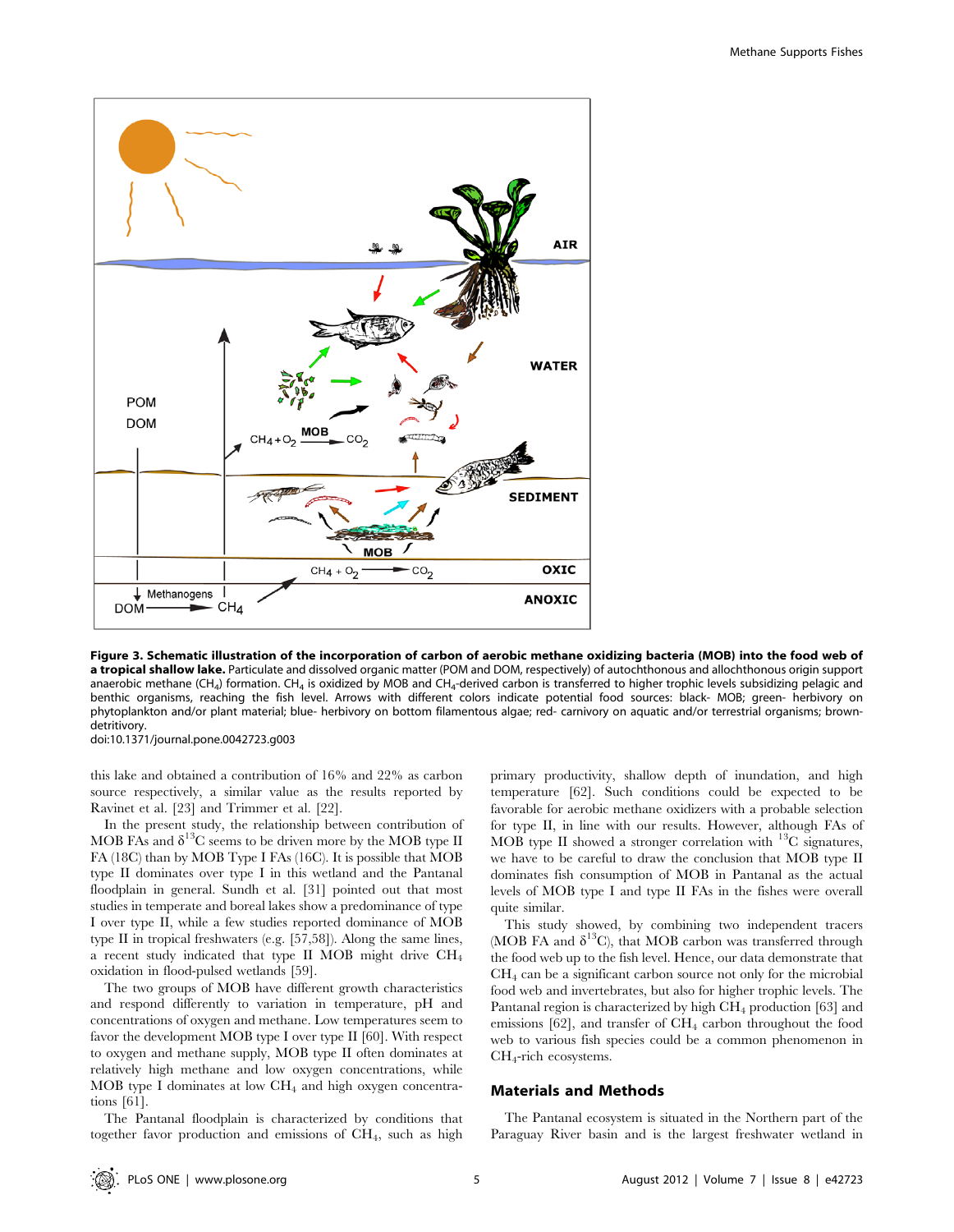South America. The Pantanal wetland forms a gradient from areas flooded by rainwater to areas flooded by river water [64]. The strong fluctuations between dry and flood periods throughout the year markedly affect aquatic and terrestrial communities of microand macro-organisms, primary and secondary production as well as nutrient dynamics. The Pantanal region is a very important environment in terms of global methane fluxes because the emissions from their aquatic systems are among the highest rates measured in tropical areas [62].

Different species of fishes, zooplankton, aquatic invertebrates and the aquatic macrophyte Eichhornia crassipes were collected from a shallow lake (average depth 1.8 m) in the Paraguay River flood plain near Lada´rio, Mato Grosso do Sul, Brazil. The fishes were provided by local inhabitants using hand-thrown nets. The captured fishes were killed instantaneously to minimize suffering and we were allowed to document the fish taxonomy and take subsamples immediately after fishing, before further use of the fish by the locals. A piece of fish dorsal muscle was cut out and freeze dried. Zooplankton were collected with a zooplankton net  $(150 \mu m$  mesh), rinsed thoroughly with deionized water, handpicked into 2 ml sterile Eppendorf tubes, and freeze dried. Eichhornia crassipes was the totally dominating macrophyte in and around the lake and whole plants including roots were sampled (this plant is floating and roots are detached from the sediment). The plants were rinsed in water and biofilms were removed from their surfaces. Sediment was collected by diving and sieved for sampling of benthic invertebrates. All benthic invertebrates were kept in filtered (Whatman GF/F) lake water for 24 hours for gut clearance, and were then rinsed and freeze dried.

Samples for stable isotope analysis were analyzed with a Carlo Erba NC2500 analyzer connected to a Finnigan MAT Delta plus mass spectrometer. Carbon stable isotope ratios were reported relative to the PDB (PeeDee Belemnite) standard and expressed as a per mil (%) deviation according to the equation  $\delta^{13}C = \{(\delta^{13}C/\delta^{13})\}$  $\delta^{12}C$ <sub>)sample</sub>/ $\int (\delta^{13}C/\delta^{12}C)_{standard}-1$  | } × 1000. Samples with higher isotope values are relatively enriched in the heavy isotope  $13^{\circ}$ C while samples with lower isotope values are relatively depleted in  ${}^{13}$ C and enriched in the light isotope  ${}^{12}$ C.

Lipids from biological samples were extracted following the method of Hara and Radin [65]. For GC analysis of fatty acids, the total lipids were methylated according to Appelqvist [66] and the FAMEs (fatty acid methyl ester) were analysed on a Varian CP-3800 Gas Chromatograph system (Agilent Technologies, Santa Clara, CA, USA) using the same column and conditions as in Trattner et al. [67]. Fatty acid peaks were identified by comparison with retention times obtained for the standard fatty acid mixture GLC standard 461 (Nu-Chek Prep, Elysian, MN,

#### References

- 1. Sohngen NL (1906) Über Bakterien, welche Methan als Kohlenstoffnahrung und Energiequelle gebrauchen. Centralbl Bakteriol Parasitenk Infektionskr Abt I 15: 513–517.
- 2. King GM (1992) Ecological aspects of methane oxidation, a key determinant of global methane dynamics. Adv Microbial Ecol 12: 431–468.
- 3. Boetius A, Ravenschlag K, Schubert CJ, Rickert D, Widdel F, et al. (2000) A marine microbial consortium apparently mediating anaerobic oxidation of methane. Nature 407: 623–626.
- 4. Op den Camp HJM, Islam T, Stott MB, Harhangi HR, Hynes A, et al. (2009) Environmental, genomic and taxonomic perspectives on methanotrophic Verrucomicrobia. Environ Microbiol Rep 1: 293–306.
- 5. Bodelier PLE, Gillisen MJB, Hordijk K, Damsté JSS, Rijpstra WIC, et al. (2009) A reanalysis of phospholipid fatty acids as ecological biomarkers for methanotrophic bacteria. ISME J 3: 606–617.
- 6. Bowman JP (2006) The methanotrophs the families Methylococcaceae and Methylocystaceae. In: Dworkin M, Falkow S, Rosenberg E, Schleifer KH, Strackebrandt E, editors. The prokaryotes. New York: Springer. pp. 266–289.

USA). Peak area integration was performed using Star chromatography workstation software version 5.5 (Varian AB, Stockholm, Sweden). The relative contributions of the different double bond positions and isomers of the monounsaturated FAs were determined after DMDS derivatization and GC-MS analyses as described previously [68,69]. These data were then used to split the total amounts of monounsaturated FAs obtained in the GC-FID analyses of the FAMEs into the different double-bond positions and isomers. The fatty acids  $16:1\omega8c$ ,  $16:1\omega8t$ ,  $16:1\omega6c$ , 16:1 $\omega$ 5t, 18:1 $\omega$ 8c and 18:1 $\omega$ 8t were considered markers for MOB [5,29,30].

A cluster analysis was performed to recognize grouping of organisms according to their contents of the different MOB FA markers 16:108c, 16:108t, 16:106c, 16:105t, 18:108c and  $18:1\omega8t$  (% of total FA) and to identify differences among those groups. The hierarchical clustering was carried out on a Bray-Curtis similarity matrix (organisms as objects and MOB FA as descriptors) and represented by a dendrogram produced by UPGMA (Unweighted Pair-Group Method with Arithmetic averages) clustering of this resultant matrix. The cluster analysis was performed using the software package PAST version 2.12 [70].

In order to make an approximation of the relative contribution of CH4-derived carbon for fish, macroinvertebrates and zooplankton, a simple two-source mixing model was used  $(x = {c-b}/$  ${a-b}$ ) as suggested by Trimmer et al. [22]. We assumed E. *crassipes* (a) and MOB (b) as dietary end members. The  $\delta^{13}C$  values of fish, zooplankton and aquatic insects represented the mixture (c). Trophic fractionation was assumed to be negligible. The  $\delta^{13}$ C values of MOB were derived from methane  $\delta^{13}$ C values measured for the lake (mean:  $-80.9\%$ ) by Conrad et al. [63] with a further fractionation by the MOB of 0–16% to give a potential range for MOB of  $-96.9$  to  $-80.9\%$  [22,71].

## Acknowledgments

AMS and AEP thank the Brazilian Institute of Environment and Renewable Natural Resources (IBAMA) and Chico Mendes Institute for Biodiversity Conservation (ICMBio)/Ministry of Environment (MMA) for collecting permits no. 17269-1 and 17269-3. The authors would like to thank the two anonymous reviewers and the Academic Editor for their helpful suggestions and comments that improved the manuscript.

#### Author Contributions

Conceived and designed the experiments: AEP DB. Performed the experiments: DB IS JP. Analyzed the data: AMS DB IS JP AEP. Wrote the paper: AMS DB IS JP AEP.

- 7. Pace ML, Cole JJ, Carpenter SR, Kitchell JF, Hodgson JR, et al. (2004) Wholelake carbon-13 additions reveal terrestrial support of aquatic food webs. Nature 427: 240–243.
- 8. Cole JJ, Carpenter SR, Kitchell J, Pace ML, Solomon CT, et al. (2011) Strong evidence for terrestrial support of zooplankton in small lakes based on stable isotopes of carbon, nitrogen, and hydrogen. Proc Natl Acad Sci USA 108: 1975– 1980.
- 9. Bastviken D (2009) Methane. In: Likens GE, editor. Encyclopedia of inland waters. Oxford: Elsevier. pp. 783–805.
- 10. Bastviken D, Ejlertsson R, Sundh I, Tranvik L (2003) Methane as a source of carbon and energy for lake pelagic food webs. Ecology 84: 969–981.
- 11. Jones RI, Grey J (2011) Biogenic methane in freshwater food webs. Freshwater Biol 56: 213–229.
- 12. Jones RI, Carter CE, Kelly A, Ward S, Kelly DJ, et al. (2008) Widespread contribution of methane-cycle bacteria to the diets of lake profundal chironomid larvae. Ecology 89: 857–864.
- 13. Fry B (1988) Food web structure on Georges Bank from stable C, N, and S isotopic compositions. Limnol Oceanogr 33: 1182–1190.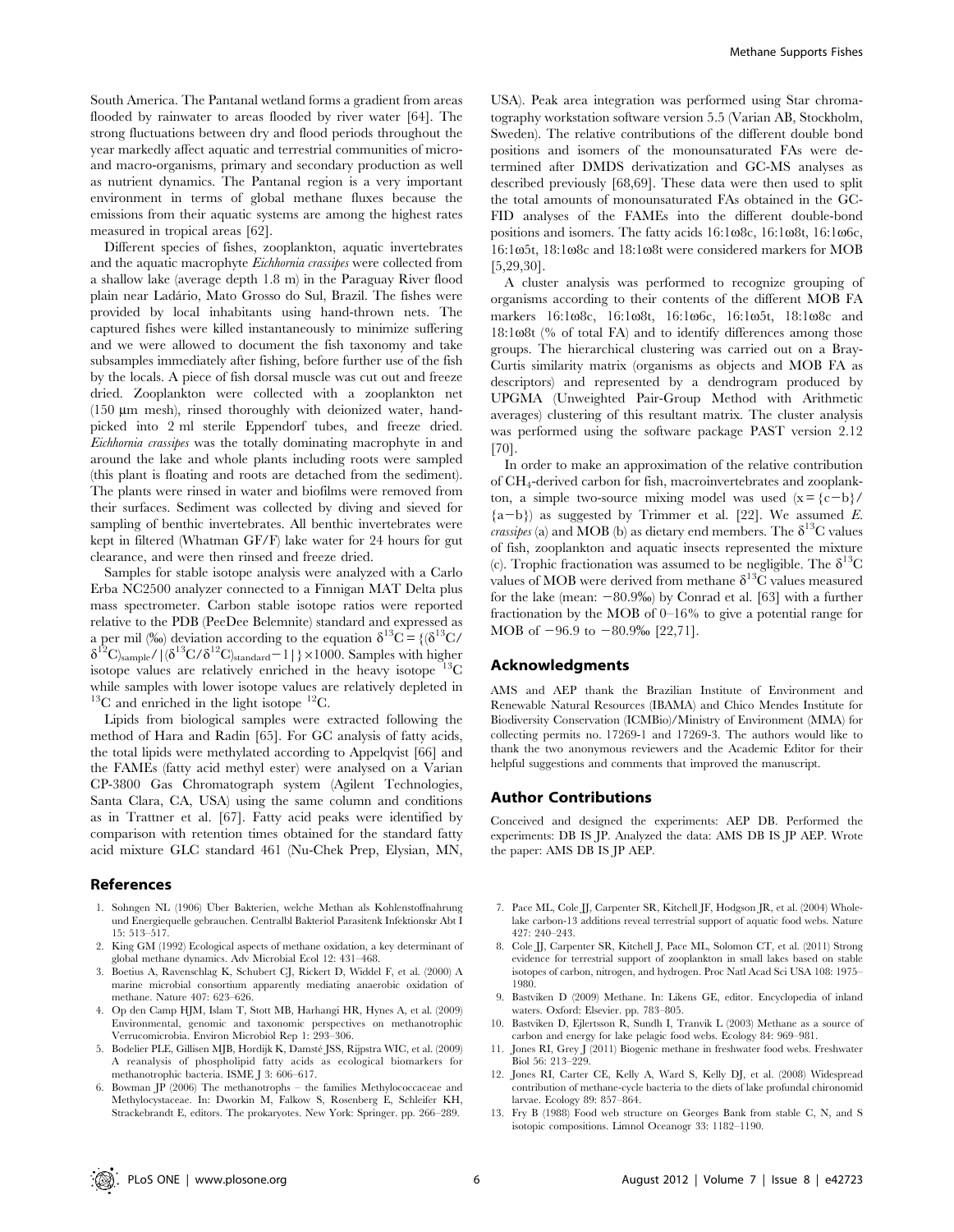- 14. Peterson BJ, Fry B (1987) Stable isotopes in ecosystem studies. Ann Rev Ecol Syst 18: 293–320.
- 15. Bunn SE, Boon PI (1993) What sources of organic carbon drive food webs in billabongs? A study based on stable isotope analysis. Oecologia 96: 85–94.
- 16. Jones RI, Grey J, Sleep D, Quarmby C (1998) An assessment, using stable isotopes, of the importance of allochthonous organic carbon sources to the pelagic food web in Loch Ness. Proc R Soc Lond B 265: 105–111.
- 17. Grey J, Jones RI, Sleep D (2000) Stable isotope analysis of the origins of zooplankton carbon in lakes of differing trophic state. Oecologia 123: 232–240.
- 18. Deines P, Bodelier PLE, Eller G (2007) Methane-derived carbon flows through methane-oxidizing bacteria to higher trophic levels in aquatic systems. Environ Microbiol 9: 1126–1134.
- 19. Kiyashko SI, Narita T, Wada E (2001) Contribution of methanotrophs to freshwater macroinvertebrates: evidence from stable isotopes. Aquat Microb Ecol 24: 203–207.
- 20. Grey J, Kelly A, Jones RI (2004) High intraspecific variability in carbon and nitrogen stable isotope ratios of lake chironomid larvae. Limnol Oceanogr 49: 239–244.
- 21. Kankaala P, Taipale S, Grey J, Sonninen E, Arvola L, et al. (2006) Experimental  $\delta^{13}$ C evidence for a contribution of methane to pelagic food webs in lakes. Limnol Oceanogr 51: 2821–2827.
- 22. Trimmer M, Hildrew AG, Jackson MC, Pretty JL, Grey J (2009) Evidence for the role of methane-derived carbon in a free-flowing, lowland river food web. Limnol Oceanogr 54: 1541–1547.
- 23. Ravinet M, Syväranta J, Jones RI, Grey JA (2010) Trophic pathway from biogenic methane supports fish biomass in a temperate lake ecosystem. Oikos 119: 409–416.
- 24. Wantzen KM, Machado FA, Voss M, Boriss H, Junk WJ (2002) Seasonal isotopic shifts in fish of the Pantanal wetland, Brazil. Aquat Sci 64: 239–251.
- 25. Calheiros DF (2003) Influência do pulso de inundação na composição isotópica  $(\delta^{13}C e \delta^{15}N)$  das fontes primárias de energia na planície de inundação do rio Paraguai (Pantanal – MS). Unpublished doctoral dissertation, University of São Paulo, Brazil. Website of Embrapa Pantanal. Available: http://www.cpap. embrapa.br/teses/online/TSE05.pdf. Accessed 14 May 2012.
- 26. Harrod C, Grey J (2006) Isotopic variation complicates analysis of trophic relations within the fish community of Plußsee: a small, deep, stratifying lake. Arch Hydrobiol 167: 281–299.
- 27. Rau G (1978) Carbon-13 depletion in a subalpine lake: Carbon flow implications. Science 201: 901–902.
- 28. Grey J, Kelly A, Ward S, Sommerwerk N, Jones RI (2004) Seasonal changes in the stable isotope values of lake-dwelling chironomid larvae in relation to feeding and life cycle variability. Freshwater Biol 49: 681–689.
- 29. Bowman JP, Sly LI, Nichols PD, Hayward AC (1993) Revised taxonomy of the methanotrophs: description of Methylobacter gen. nov., emendation of Methylococcus, validation of Methylosinus and Methylocystis species, and a proposal that the family Methylococcaceae includes only the group I methanotrophs. Int J Syst Bacteriol 43: 735–753.
- 30. Wise MG, McArthur JV, Shimkets LJ (2001) Methylosarcina fibrata gen. nov, sp. nov. and Methylosarcina quisquiliarum sp. nov, novel type I methanotrophs. Int J Syst Evol Micr 51: 611–621.
- 31. Sundh I, Bastviken D, Tranvik LJ (2005) Abundance, activity, and community structure of pelagic methane-oxidizing bacteria in temperate lakes. Appl Environ Microbiol 71: 6746–6752.
- 32. Steger K, Premke K, Gudasz C, Sundh I, Tranvik LJ (2011) Microbial biomass and community composition in boreal lake sediments. Limnol Oceanogr 56: 725–733.
- 33. Iverson SJ (2009) Tracing aquatic food webs using fatty acids: from qualitative indicators to quantitative determination. In: Arts MT, Brett MT, Kainz MJ, editors. Lipids in aquatic ecosystems. New York: Springer. pp. 281–307.
- 34. Goedkoop W, Sonesten L, Markensten H, Ahlgren G (1998) Fatty acid biomarkers show dietary differences between dominant chironomid taxa in Lake Erken. Freshwater Biol 40: 135–143.
- 35. Taipale S, Kankaala P, Hämäläinen H, Jones RI (2009) Seasonal shifts in the diet of lake zooplankton revealed by phospholipid fatty acid analysis. Freshwater Biol 54: 90–104.
- 36. Kiyashko SI, Imbs AB, Narita T, Svetashev V, Wada E (2004) Fatty acid composition of aquatic insect larvae Stictochironomus pictulus (Diptera: Chironomidae): evidence of feeding upon methanotrophic bacteria. Comp Biochem Phys B 139: 705–711.
- 37. Oliveira ERN, Agostinho AA, Matsushita M (2003) Effect of biological variables and capture period on the proximate composition and fatty acid composition of the dorsal muscle tissue of Hypophthalmus edentatus (Spix, 1829). Braz Arch Biol Technol 46: 105–114.
- 38. Arrington DA, Davidson BK, Winemiller KO, Layman CA (2006) Influence of life history and seasonal hydrology on lipid storage in three neotropical fish species. J Fish Biol 68: 1347–1361.
- 39. Resende EK, Pereira RAC, Almeida VLL, Silva AG (2000) Peixes onı´voros da planı´cie inunda´vel do Rio Miranda, Pantanal, Mato Grosso do Sul, Brasil. Embrapa Bol Pesq 16: 1–44.
- 40. Peretti D, Andrian IF (2008) Feeding and morphological analysis of the digestive tract of four species of fish (Astyanax altiparanae, Parauchenipterus galeatus, Serrasalmus marginatus and Hoplias aff. malabaricus) from the upper Paraná River floodplain, Brazil. Braz J Biol 68: 671–679.
- 41. Raghoebarsing AA, Smolders AJP, Schmid MC, Rijpstra IC, Wolters-Arts M, et al. (2005) Methanotrophic symbionts provide carbon for photosynthesis in peat bogs. Nature 436: 1153–1156.
- 42. Kip N, van Winden JF, Pan Y, Bodrossy L, Reichart G, et al. (2010) Global prevalence of symbiotic bacterial methane oxidation in peat moss ecosystems. Nat Geosci 3: 617–621.
- 43. Corrêa CE, Albrecht MP, Hahn NS (2011) Patterns of niche breadth and feeding overlap of the fish fauna in the seasonal Brazilian Pantanal, Cuiaba´ River basin. Neotrop Ichthyol 9: 637–646.
- 44. Pereira PR, Agostinho CS, Oliveira RJ, Marques EE (2007) Trophic guilds of fishes in sandbank habitats of a Neotropical river. Neotrop Ichthyol 5: 399–404.
- 45. Sæther OA (1997) Diptera Chaoboridae, phantom midges. In: Nilsson A, editor. Aquatic insects of North Europe – A taxonomic handbook. Volume 2. Odonata-Diptera. Stenstrup: Apollo Books. pp. 149–161.
- 46. Arcifa MS (2000) Feeding habits of Chaoboridae larvae in a tropical Brazilian reservoir. Rev Brasil Biol 60: 591–597.
- 47. Correa SB (2005) Comparison of fish assemblages in flooded forest versus floating meadows habitats of an upper Amazon floodplain (Pacaya Samiria National Reserve, Peru) MSc. thesis, University of Florida. Website of the Florida Museum of Natural History, Project Ucamara. Available: http://www. flmnh.ufl.edu/ucamara/pubs/correa\_2005.pdf. Accessed 10 February 2011.
- 48. Merritt RW, Cummins KW (1996) An introduction to the aquatic insects of North America. Dubuque: Kendall Hunt Publishing Co. 862 p.
- 49. Molineri C, Emmerich D (2010) New species and new stage descriptions of Campsurus major species group (Polymitarcyidae: Campsurinae), with first report of silk-case construction in mayfly nymphs. Aquat Insects: Internat J Freshwater Entomol 32: 265–280.
- 50. Vari RP (1992) Systematics of the Neotropical characiform genus Cyphocharax Fowler (Pisces: Ostariophysi). Smithsonian Contrib Zool 529: 1–137.
- 51. Coffman WP, Ferrington LC Jr (1996) Chironomidae. In: Merrit RW, Cummins KW, editors. An introduction to the aquatic insects of North America. Dubuque: Kendall Hunt Publishing Co. pp. 635–754.
- 52. Albrecht MP, Caramaschi EP (2003) Feeding ecology of Leporinus friderici (Teleostei; Anostomidae) in the upper Tocantins River, Central Brazil, before and after installation of a hydroelectric plant. Stud Neotrop Fauna Environ 38: 33–40.
- 53. Lopes CA, Benedito E, Martinelli LA (2009) Trophic position of bottom-feeding fish in the upper Paraná River floodplain. Braz J Biol 69: 573–581.
- 54. Pereira RAC, Resende EK (1998) Peixes detritívoros da planície inundável do Rio Miranda, Pantanal, Mato Grosso Do Sul, Brasil. Embrapa Bol Pesq 12: 1– 50.
- 55. Esteves KE, Galetti PM (1995) Food partitioning among some characids of a small Brazilian floodplain lake. Environ Biol Fishes 42: 375–389.
- 56. Sazima I (1986) Similarities in feeding behaviour between some marine and freshwater fishes in two tropical communities. J Fish Biol 29: 53–65.
- 57. Dumestre JF, Vaquer A, Gosse P, Richard S, Labroue L (1999) Bacterial ecology of a young equatorial hydroelectric reservoir (Petit Saut, French Guiana). Hydrobiologia 400: 75–83.
- 58. Dumestre JF, Casamayor EO, Massana R, Pedrós-Alió C (2001) Changes in bacterial and archaeal assemblages in an equatorial river induced by the water eutrophication of Petit Saut dam reservoir (French Guiana). Aquat Microb Ecol 26: 209–221.
- 59. Chowdhury TR, Dick R (2011) Type II aerobic methane oxidizing bacteria (AMOB) drive methane oxidation in pulsed wetlands as indicated by 13Cphospholipid fatty acid composition. Available from Nature Precedings  $\frac{\text{http://dx.doi.org/10.1038/npre.2011.6291.1>}\text{Accessed } 07 \text{ June } 2012.}$
- 60. Börjesson G, Sundh I, Svensson B (2004) Microbial oxidation of  $CH_4$  at different temperatures in landfill cover soils. FEMS Microbiol Ecol 48: 305–312.
- 61. Amaral JA, Knowles R (1995) Growth of methanotrophs in methane and oxygen counter gradients. FEMS Microbiol Lett 126: 215–220.
- 62. Bastviken D, Santoro AL, Marotta H, Pinho LQ, Calheiros DF, et al. (2010) Methane emissions from Pantanal, South America, during the low water season: toward more comprehensive sampling. Environ Sci Technol 44: 5450–5455.
- 63. Conrad R, Noll M, Claus P, Klose M, Bastos WR, et al. (2011) Stable carbon isotope discrimination and microbiology of methane formation in tropical anoxic lake sediments. Biogeosciences 8: 795–814.
- 64. Junk WJ, Furch K (1993) A general review of tropical South American floodplains. Wetlands Ecol Manage 2: 231–238.
- 65. Hara A, Radin NS (1978) Lipid extraction of tissue with low toxicity solvent. Anal Biochem 90: 420–426.
- 66. Appelqvist L-A˚ (1968) Rapid methods of lipid extractions and fatty acid methyl ester preparation for seed and leaf tissue with special remarks on preventing the accumulation of lipids contaminants. Ark Kemi 28: 551–570.
- 67. Trattner S, Ruyter B, Østbye TK, Gjøen T, Zlabek V, et al. (2008) Sesamin increases alpha-linolenic acid conversion to docosahexaenoic acid in Atlantic salmon (Salmo salar L.) hepatocytes: Role of altered gene expression. Lipids 43: 999–1008.
- 68. Nichols PD, Guckert JB, White DC (1986) Determination of monounsaturated fatty acid double-bond position and geometry for microbial monocultures and complex consortia by capillary GC-MS of their dimethyl disulphide adducts. J Microbiol Meth 5: 49–55.
- 69. Virtue P, Nichols PD, Boon PI (1996) Simultaneous estimation of microbial phospholipid fatty acids and diether lipids by capillary gas chromatography. J Microbiol Meth 25: 177–185.